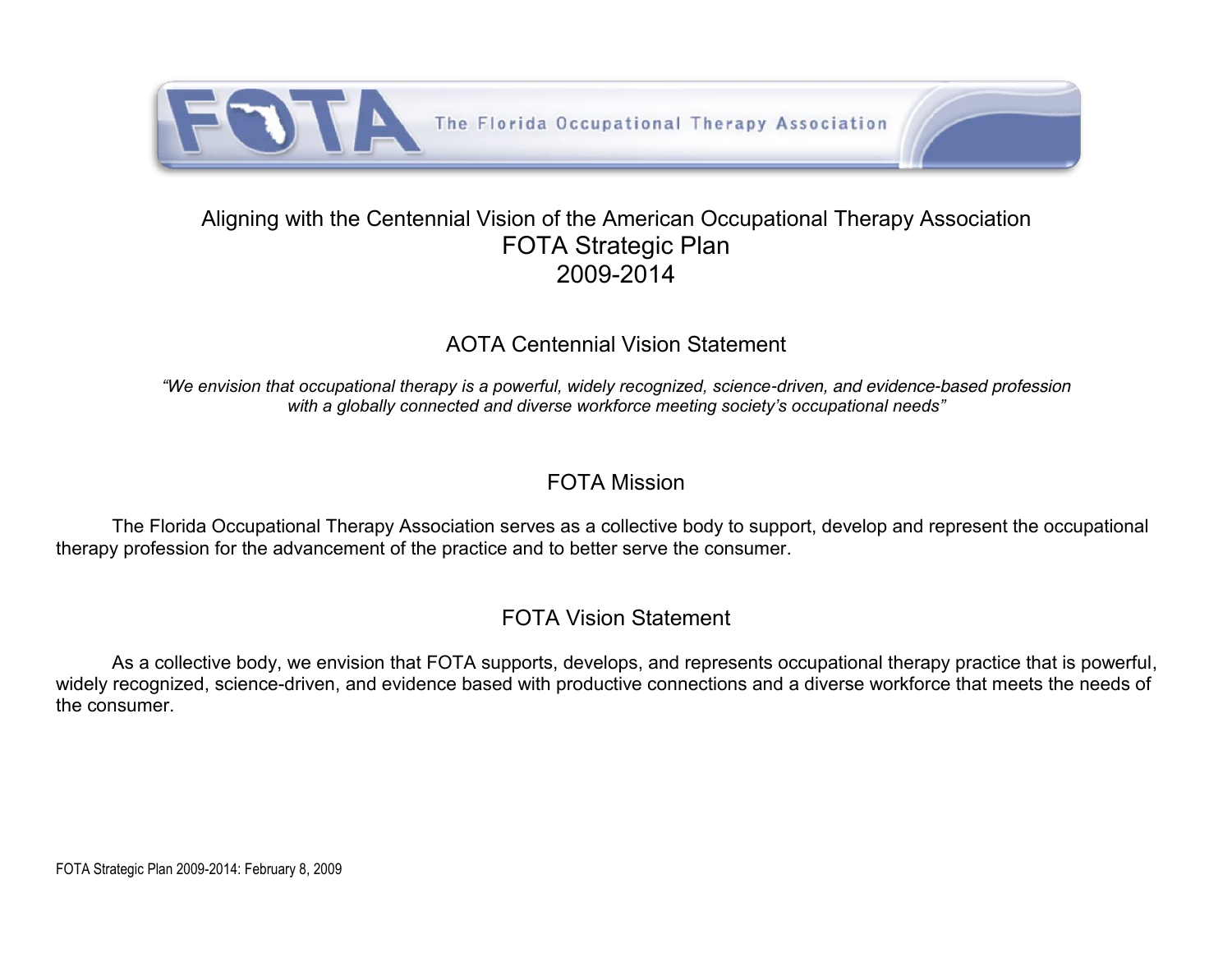| <b>Centennial</b><br><b>Vision</b><br><b>Elements</b> | <b>Long Term Goals</b>                                                                                                                               | <b>Short Term Goals</b>                                                                                                                  | <b>Responsibility</b>                                                                | <b>Target Date</b>                              | <b>Bylaws</b><br>Impact                                                                                                                                                    | <b>Fiscal</b><br><b>Implications</b> |
|-------------------------------------------------------|------------------------------------------------------------------------------------------------------------------------------------------------------|------------------------------------------------------------------------------------------------------------------------------------------|--------------------------------------------------------------------------------------|-------------------------------------------------|----------------------------------------------------------------------------------------------------------------------------------------------------------------------------|--------------------------------------|
| Expanded<br>collaboration<br>for success              | 1.a. Identify and partner<br>with representatives of<br>organizations with similar<br>interests for political,<br>educational and advocacy<br>issues | 1.a.1. Charge lobbyist to monitor<br>opportunities for collaborative legislative<br>efforts with identified groups                       | President and<br><b>Executive Board</b>                                              | March 2009<br>and ongoing<br>until 2014         | None                                                                                                                                                                       | None                                 |
|                                                       |                                                                                                                                                      | 1.a.2. Enlist the identified groups for<br>mutually beneficial continuing education<br>opportunities especially the annual<br>conference | President, Vice<br>President,<br>Education<br>Committee, &<br>Conference<br>Convener | Conference<br>2010 and<br>ongoing until<br>2014 | None                                                                                                                                                                       | None                                 |
|                                                       | 1.b. Promote FOTA<br>membership                                                                                                                      | 1.b.1. Promote membership through the<br>Forums                                                                                          | <b>FOTA Regional</b><br>Reps                                                         | March 2009 &<br>ongoing until<br>2014           | None                                                                                                                                                                       | Increased<br>revenue                 |
|                                                       |                                                                                                                                                      | 1.b. 2. Clarify definitions for professional<br>and corporate memberships in the<br><b>Bylaws</b>                                        | <b>Executive Board</b>                                                               | September<br>2009                               | Requires a<br><b>Bylaws</b><br>change to<br>clarify<br>terminology<br>regarding<br>"demonstrated<br>active interest"<br>and definition<br>of in Article II,<br>Section 3.f | Increased<br>revenue                 |
|                                                       |                                                                                                                                                      | 1.b.3. Invite and retain employer and<br>educational occupational therapy<br>programs to become corporate<br>members                     | President, Vice<br>President,<br>Secretary,<br>Treasurer                             | October 2009<br>and ongoing<br>until 2014       | None                                                                                                                                                                       | Increased<br>revenue                 |
|                                                       | 1.c. Improve internal<br>collaboration and<br>communication among<br>and from FOTA leadership                                                        | 1.c.1. Learn and remain current about<br>use of available technology                                                                     | <b>FOTA Leadership</b>                                                               | December<br>2009                                | None                                                                                                                                                                       | None                                 |
| <b>Centennial</b>                                     | <b>Long Term Goals</b>                                                                                                                               | <b>Short Term Goals</b>                                                                                                                  | Responsibility                                                                       | <b>Target Date</b>                              | <b>Bylaws</b>                                                                                                                                                              | <b>Fiscal</b>                        |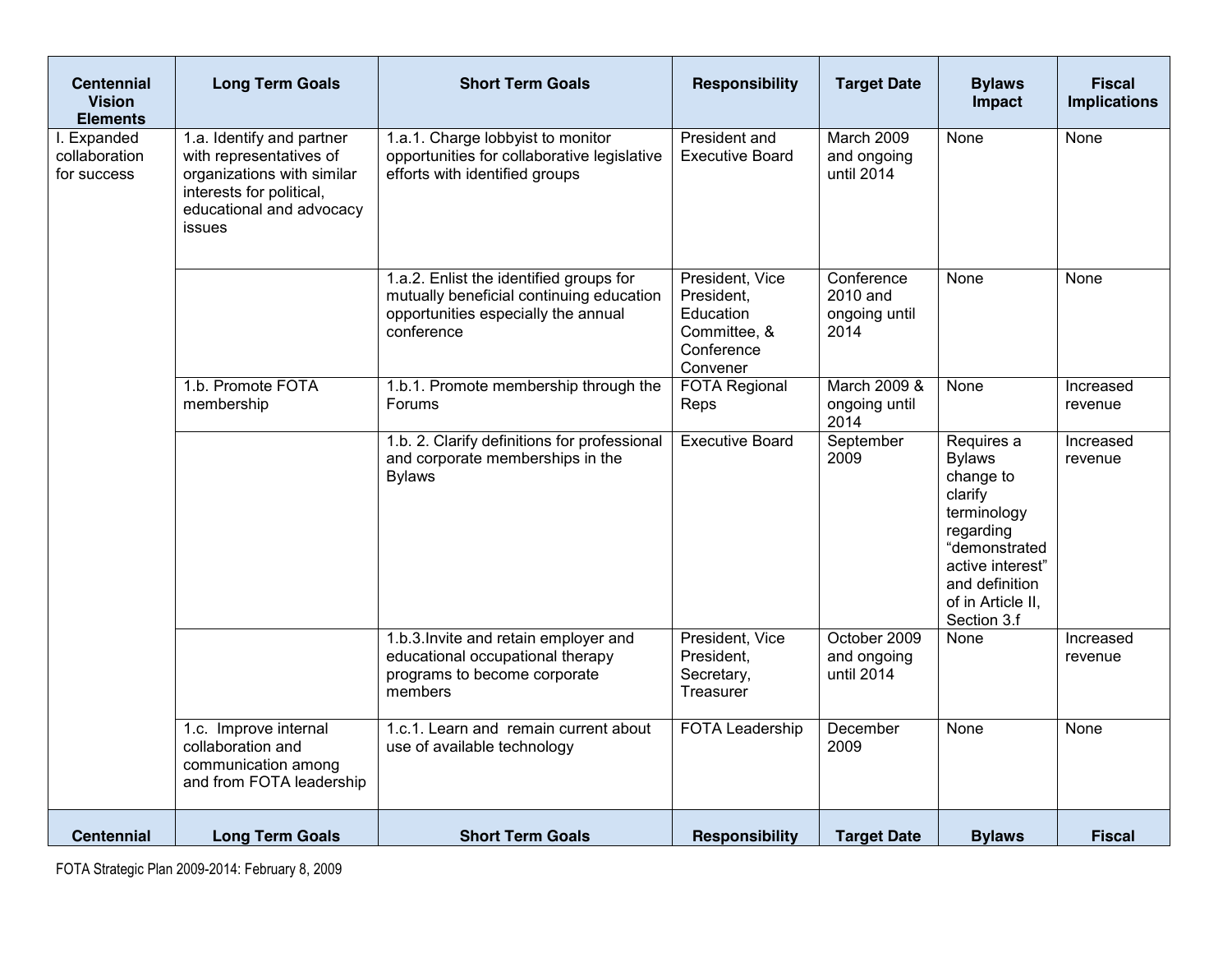| <b>Vision</b><br><b>Elements</b>   |                                                                                                          |                                                                                                                                                                                    |                                                                                                          |                              | Impact                  | <b>Implications</b>                                 |
|------------------------------------|----------------------------------------------------------------------------------------------------------|------------------------------------------------------------------------------------------------------------------------------------------------------------------------------------|----------------------------------------------------------------------------------------------------------|------------------------------|-------------------------|-----------------------------------------------------|
|                                    |                                                                                                          | 1.c.2. Develop communication system<br>from Continuing Education Committee<br>about approved courses in the<br>sanctioning program/Forums to<br>disseminate information to members | <b>Vice President</b><br>and Education<br>Committee                                                      | May 2009                     | None                    | None                                                |
|                                    |                                                                                                          | 1.c.3. Orient Regional Representatives<br>to their SOPs and the distinction<br>between Forums and FOTA                                                                             | <b>Regional Reps</b><br>Chair, Member<br>Concerns<br>Committee and<br>Chair, Regional<br>Representatives | Mar 2009 and<br>ongoing      | None                    | None                                                |
|                                    |                                                                                                          | 1.c.4. Coordinate live or teleconference<br>meetings between committees working<br>toward goals in strategic plan                                                                  | <b>FOTA Executive</b><br><b>Board</b>                                                                    | March 2009<br>and ongoing    | None                    | None                                                |
|                                    | 1.d. Promote collaboration<br>with the OT Practice Board                                                 | 1d.1. Maintain communication with the<br>OT Practice Board about state<br>regulations                                                                                              | Government<br><b>Affairs Committee</b>                                                                   | February 2009<br>and ongoing | None                    | None                                                |
|                                    |                                                                                                          | 1.d.2. Support actions relevant to the<br>services and regulations of OT in FL by<br>sending letters of support, making calls,<br>etc.                                             | Government<br><b>Affairs Committee</b>                                                                   | February 2009                | None                    | <b>None</b>                                         |
|                                    |                                                                                                          | 1.d.3. Create and implement a plan to<br>have an FOTA member present at each<br>meeting of the OT Practice Board                                                                   | Government<br><b>Affairs Committee</b>                                                                   | February 2009<br>and ongoing | None                    | None                                                |
|                                    | 1.e. Promote collaboration<br>with other continuing<br>education entities                                | 1.e.1. Create a list of continuing<br>education vendors and market the<br>sanctioning program                                                                                      | Education<br>Committee                                                                                   | Ongoing                      | None                    | 1Increased<br>Revenues                              |
| II. Power to<br>influence          | 2.a. Encourage OT<br>program faculty to be<br>FOTA members in order to<br>set an example to<br>students. | 2.a.1. Develop and implement a<br>recruitment plan                                                                                                                                 | Regional Reps,<br><b>Members</b><br>Concerns<br>Committee                                                | April 2009                   | None                    | Mailing<br>expenses<br>and<br>increased<br>revenues |
| <b>Centennial</b><br><b>Vision</b> | <b>Long Term Goals</b>                                                                                   | <b>Short Term Goals</b>                                                                                                                                                            | <b>Responsibility</b>                                                                                    | <b>Target Date</b>           | <b>Bylaws</b><br>Impact | <b>Fiscal</b><br><b>Implications</b>                |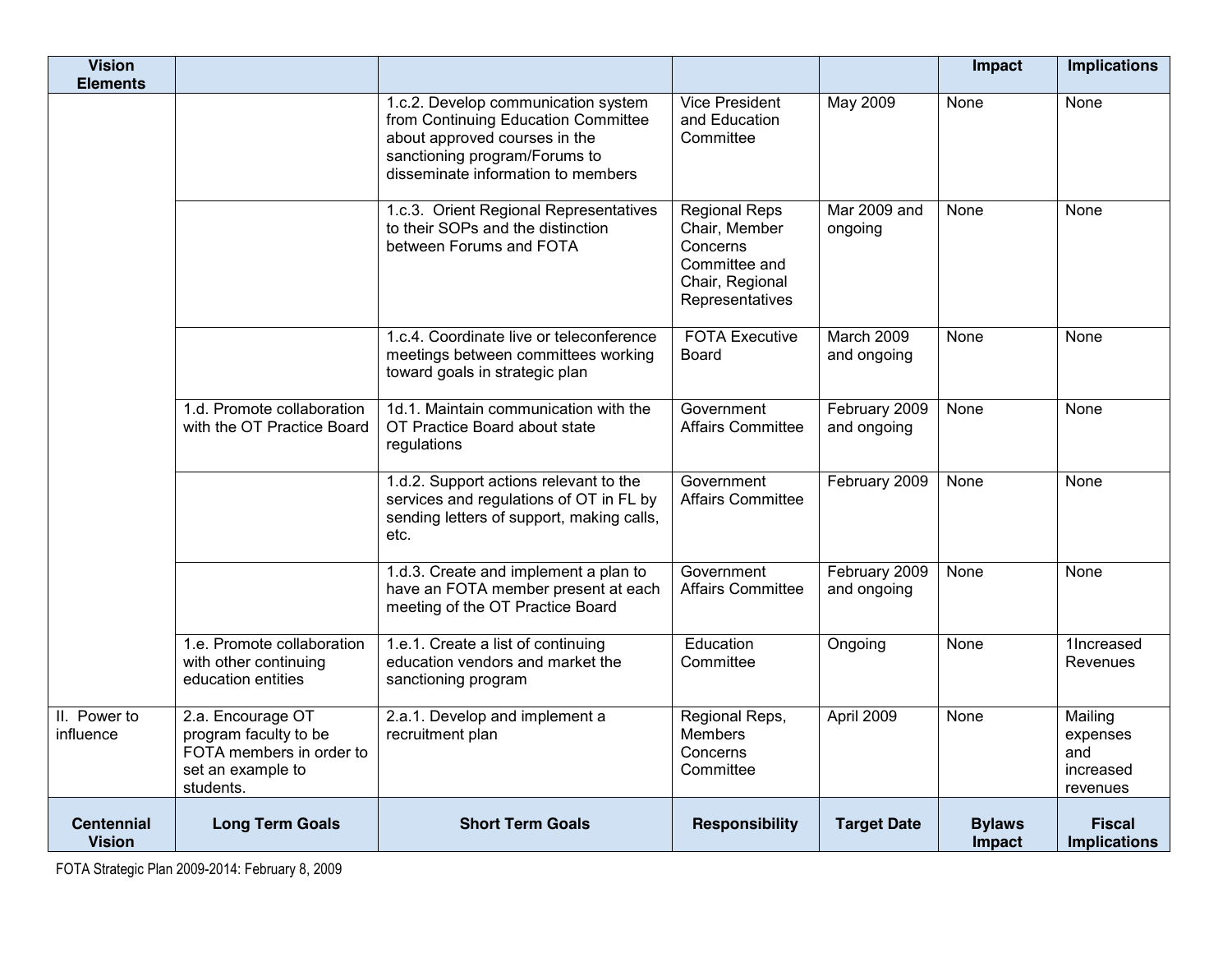| <b>Elements</b>                                             |                                                                                                                                     |                                                                                                                             |                                                                           |                                     |                         |                                      |
|-------------------------------------------------------------|-------------------------------------------------------------------------------------------------------------------------------------|-----------------------------------------------------------------------------------------------------------------------------|---------------------------------------------------------------------------|-------------------------------------|-------------------------|--------------------------------------|
|                                                             | 2.b. Fill and maintain<br>volunteer positions                                                                                       | 2.b.1. Actively recruit knowledgeable<br>volunteers                                                                         | <b>Executive Board</b><br>and Conference<br>Convener                      | February 2009<br>and ongoing        | None                    | None                                 |
|                                                             | 2.c. Announce and recruit<br>members for Government<br><b>Affairs Committee</b>                                                     | 2.c.1. Create a recruitment plan; recruit<br>and orient members with relevant<br>knowledge and skills                       | President and<br>Government<br><b>Affairs Coordinator</b>                 | February 2009                       | None                    | None                                 |
|                                                             | 2.d. Support SIS Chairs by<br>providing them the skills to<br>access timely<br>addresses/e-mails of their<br>respective SIS members | 2.d.1. Fully orient SIS chairs to the<br>capabilities of the website                                                        | Practice<br>Committee and<br>webmaster                                    | <b>June 2009</b>                    | None                    | None                                 |
|                                                             | 2.e. Have the orientation<br>manual readily available<br>for all new members of the<br><b>FOTA Board</b>                            | 2.e.1. Create and initiate a plan to<br>update and maintain the manual<br>electronically with digitized documents           | President                                                                 | <b>June 2009</b>                    | None                    | None                                 |
| III. Membership<br>equals<br>professional<br>responsibility | 3.a.1. Improve retention of<br>former student members<br>upon their graduation                                                      | 3.a.1. Track students that remain<br>members after graduation                                                               | <b>Members</b><br>Concerns                                                | Annually<br>starting<br>Summer 2009 | None                    | None                                 |
|                                                             |                                                                                                                                     | 3.a.2. Survey above new graduates to<br>determine how to better retain recent<br>graduates                                  | <b>Members</b><br>Concerns                                                | November<br>2009 and<br>ongoing     | None                    | None                                 |
|                                                             |                                                                                                                                     | 3.a.3. Use ideas obtained in the survey<br>as well as offer a decreased<br>membership fee for new graduates' first<br>year  | <b>Members</b><br>Concerns                                                | January 2010                        | <b>None</b>             | Increased<br>revenues                |
|                                                             |                                                                                                                                     | 3.a.4. Promote the Myra McDaniels<br>Scholarship leadership fund to all OT<br>and OTA students entering their final<br>year | Member<br>Concerns, Awards<br>& Recognitions<br>Chair, Executive<br>Board | February 2009<br>and ongoing        |                         |                                      |
| <b>Centennial</b><br><b>Vision</b><br><b>Elements</b>       | <b>Long Term Goals</b>                                                                                                              | <b>Short Term Goals</b>                                                                                                     | <b>Responsibility</b>                                                     | <b>Target Date</b>                  | <b>Bylaws</b><br>Impact | <b>Fiscal</b><br><b>Implications</b> |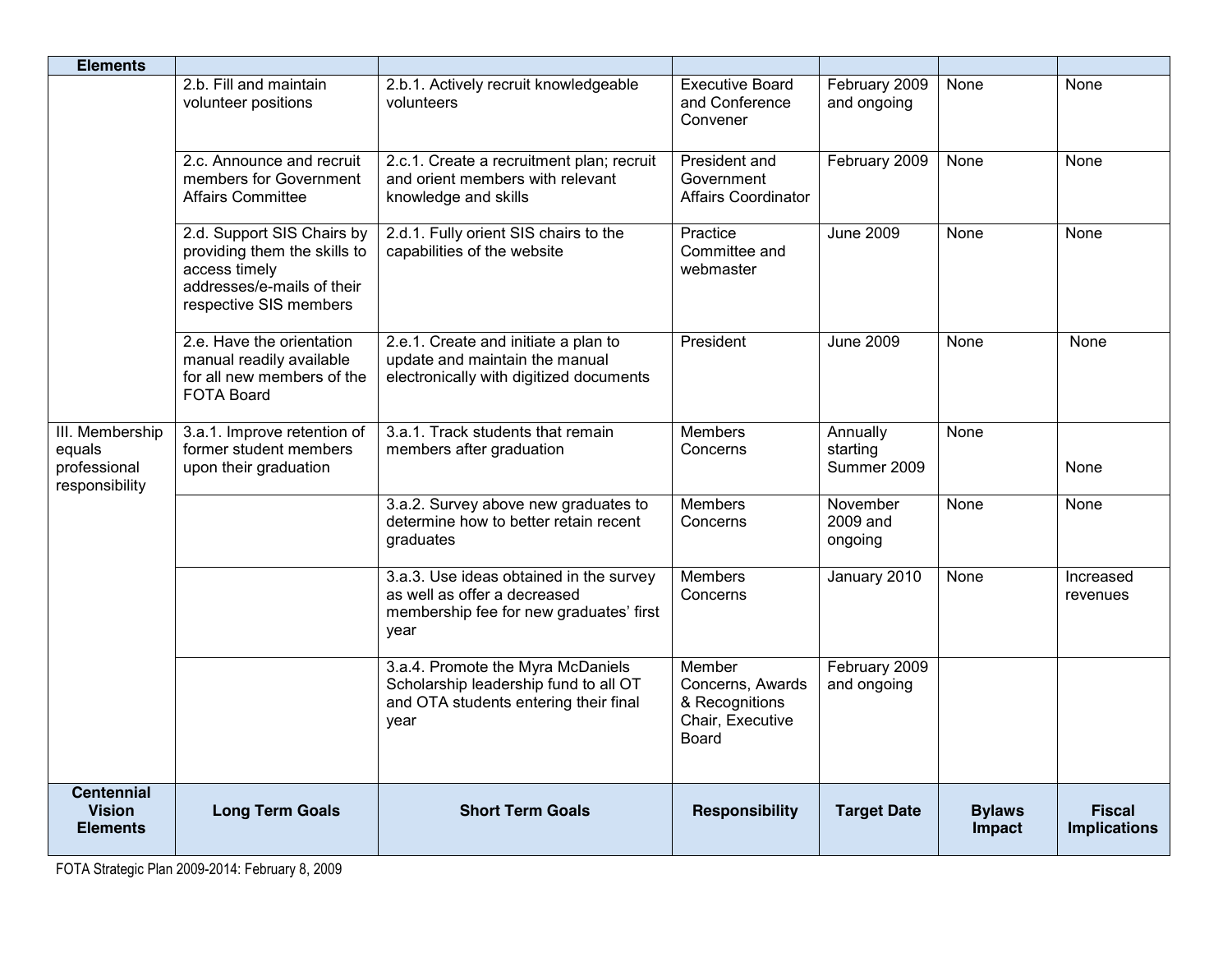|                                                       | 3.b. Encourage SIS chairs<br>to promote membership in<br><b>FOTA</b>                                                       | 3.b.1. Provide training and create<br>expectation for SIS chairs. Change<br>SOP if appropriate                                                                                                                                                                                         | Practice<br>Committee                               | April 2009                   | None                    | None                                                              |
|-------------------------------------------------------|----------------------------------------------------------------------------------------------------------------------------|----------------------------------------------------------------------------------------------------------------------------------------------------------------------------------------------------------------------------------------------------------------------------------------|-----------------------------------------------------|------------------------------|-------------------------|-------------------------------------------------------------------|
|                                                       |                                                                                                                            | 3.b.2. Create and implement a plan to<br>forward members' questions to the<br>appropriate chair who will respond<br>within a specified timeframe                                                                                                                                       | Practice<br>Committee                               | April 2009                   | None                    | None                                                              |
|                                                       | 3.c. Increase effective<br>member participation in<br>the legislative processes                                            | 3.c.1. Develop and provide just-in-time<br>education to practitioners and educators<br>when a political issue that impacts OT<br>practice arises. Members will advocate<br>with a unified voice for clients and the<br>profession in a timely, knowledgeable<br>and appropriate manner | Government<br><b>Affairs Committee</b>              | February 2009                | None                    | Possible<br>travel<br>expense for<br>trainers                     |
|                                                       | 3.d. Offer educational<br>courses to occupational<br>therapy practitioners that<br>meet the current<br>educational demands | 3.d.1. Compile information from the<br>course evaluations to determine the<br>educational needs of members                                                                                                                                                                             | <b>Vice President</b><br>and Education<br>Committee | March 2009<br>and ongoing    | None                    | None                                                              |
|                                                       |                                                                                                                            | 3.d.2. Establish and implement an<br>annual plan to offer courses based on<br>the membership's needs including<br>mandatory courses                                                                                                                                                    | <b>Vice President</b><br>and Education<br>Committee | April 2009 and<br>ongoing    | None                    | Increased<br>revenue                                              |
| IV. Well-<br>prepared,<br>diverse<br>workforce        | 4.a. Facilitate the<br>exchange of knowledge<br>and networking among<br>practitioners with similar<br>interests            | 4.a.1. Create a plan to support monthly<br>communication between SIS chairs and<br>committee chairs and their constituency                                                                                                                                                             | Practice chair and<br>SIS chairs                    | February 2009<br>and ongoing | None                    | None                                                              |
|                                                       |                                                                                                                            | 4.a.2. Establish an annual meeting of<br>the Practice chair and SIS chairs during<br>the annual conference                                                                                                                                                                             | Practice chair                                      | February 2009<br>and ongoing | None                    | Possible<br>expense of<br>providing a<br>meeting room<br>annually |
| <b>Centennial</b><br><b>Vision</b><br><b>Elements</b> | <b>Long Term Goals</b>                                                                                                     | <b>Short Term Goals</b>                                                                                                                                                                                                                                                                | <b>Responsibility</b>                               | <b>Target Date</b>           | <b>Bylaws</b><br>Impact | <b>Fiscal</b><br><b>Implications</b>                              |
|                                                       | 4.b. Inform the members                                                                                                    | 4.b.1. Develop and implement a plan to                                                                                                                                                                                                                                                 | <b>Vice President</b>                               | <b>June 2010</b>             | None                    | Expenses                                                          |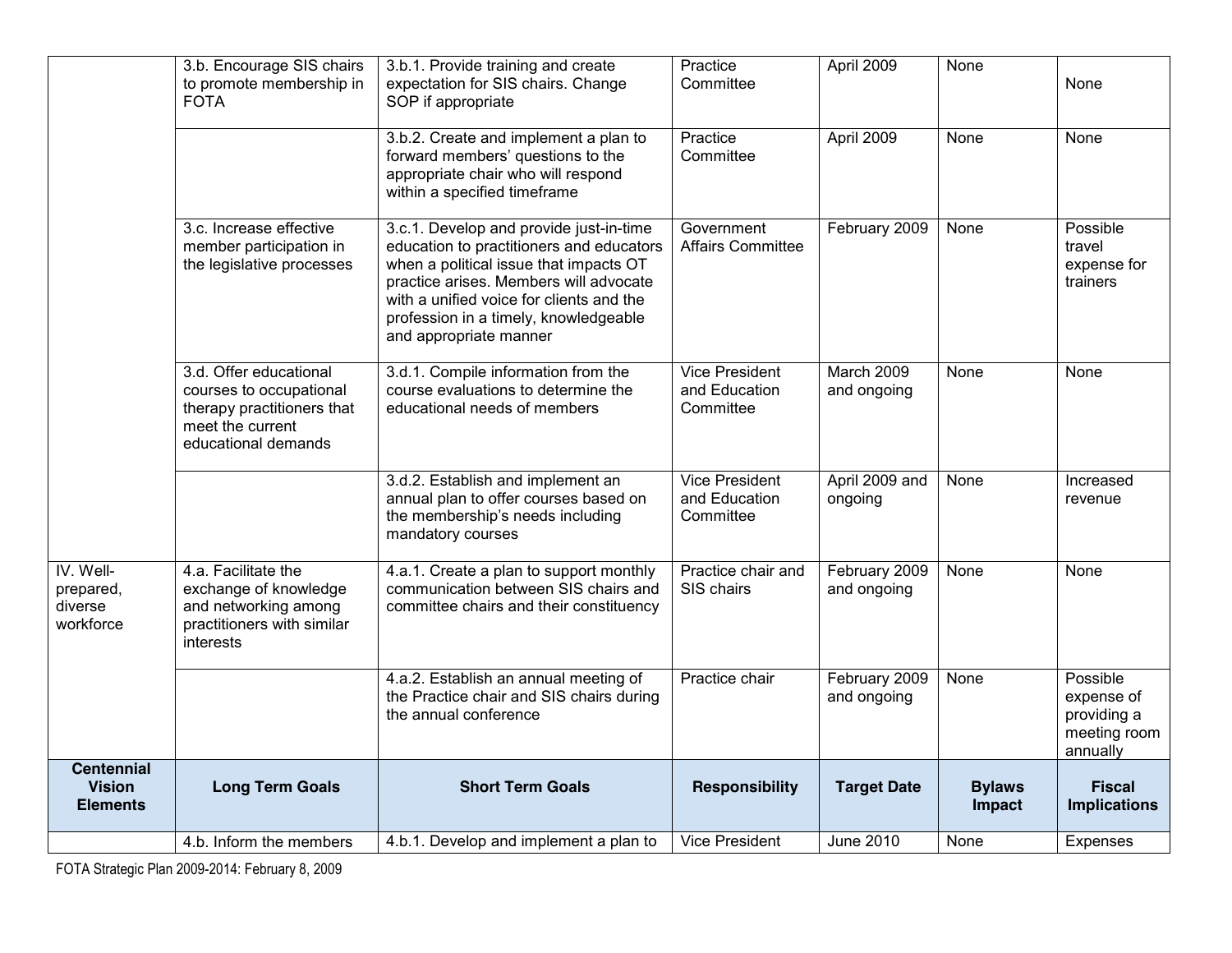|                                                       | and other OT practitioners<br>about the continuing<br>education available<br>including the annual<br>conference | market continuing education<br>opportunities. Establish a method to<br>measure effectiveness                                                                                | and Education<br>committee                                                                | and ongoing                     |                                                                                | dependent<br>upon plan                                 |
|-------------------------------------------------------|-----------------------------------------------------------------------------------------------------------------|-----------------------------------------------------------------------------------------------------------------------------------------------------------------------------|-------------------------------------------------------------------------------------------|---------------------------------|--------------------------------------------------------------------------------|--------------------------------------------------------|
|                                                       | 4.c. Support diversity in<br>the occupational therapy<br>workforce in Florida                                   | 4.c.1. Develop and implement a plan to<br>facilitate diversity in the OT academic<br>programs and workforce                                                                 | An appointed ad<br>hoc committee                                                          | December<br>2009                | None                                                                           | None                                                   |
| V. Clear,<br>compelling<br>public image               | 5.a. Promote participation<br>of consumers                                                                      | 5.a.1. Evaluate adding a consumer<br>representative to the board and other<br>methods of obtaining consumer input                                                           | <b>Executive Board</b>                                                                    | December<br>2009 and<br>ongoing | <b>Bylaws</b><br>change to add<br>a consumer<br>representative<br>to the Board | May incur<br>expense of<br>travel<br>reimburseme<br>nt |
|                                                       |                                                                                                                 | 5.a.2. Create educational activities<br>where consumers can participate (e.g.<br>panels)                                                                                    | Vice President,<br>Conference<br>Convener,<br>Practice<br>Committee                       | October 2009                    | None                                                                           | May incur<br>expense of<br>honoraria                   |
|                                                       | 5.b. Design a long range<br>plan for annual<br>conferences                                                      | 5.b.1. Present a plan with location and<br>possible dates for a 2-pronged annual<br>conference - one associated with the<br>business meeting, and the other a<br>fundraiser | Vice President,<br>Conference<br>Convener, Local<br>Conference<br>Committee,              | Annually                        | None                                                                           | Expenses<br>and revenues<br>as budgeted                |
|                                                       |                                                                                                                 | 5.b.2. Prepare a conference budget<br>annually for approval by the Board                                                                                                    | Vice President.<br>Conference<br>Convener, Local<br>Conference<br>Committee,<br>Treasurer | Annually                        | None                                                                           | Expenses<br>and revenues<br>as budgeted                |
|                                                       |                                                                                                                 | 5.b.3. Coordinate all the activities and<br>involvement needed from the FOTA<br>Leadership                                                                                  | Vice President.<br>Conf. Convener,<br>Local Conference<br>Committee                       | Annually                        | None                                                                           | Expenses<br>and revenues<br>as budgeted                |
| <b>Centennial</b><br><b>Vision</b><br><b>Elements</b> | <b>Long Term Goals</b>                                                                                          | <b>Short Term Goals</b>                                                                                                                                                     | <b>Responsibility</b>                                                                     | <b>Target Date</b>              | <b>Bylaws</b><br>Impact                                                        | <b>Fiscal</b><br><b>Implications</b>                   |
|                                                       |                                                                                                                 | 5.b.4. Clarify expectations from<br>volunteers and benefits they derive from                                                                                                | President, Vice<br>President,                                                             | Annually                        | None                                                                           | Expenses as<br>determined                              |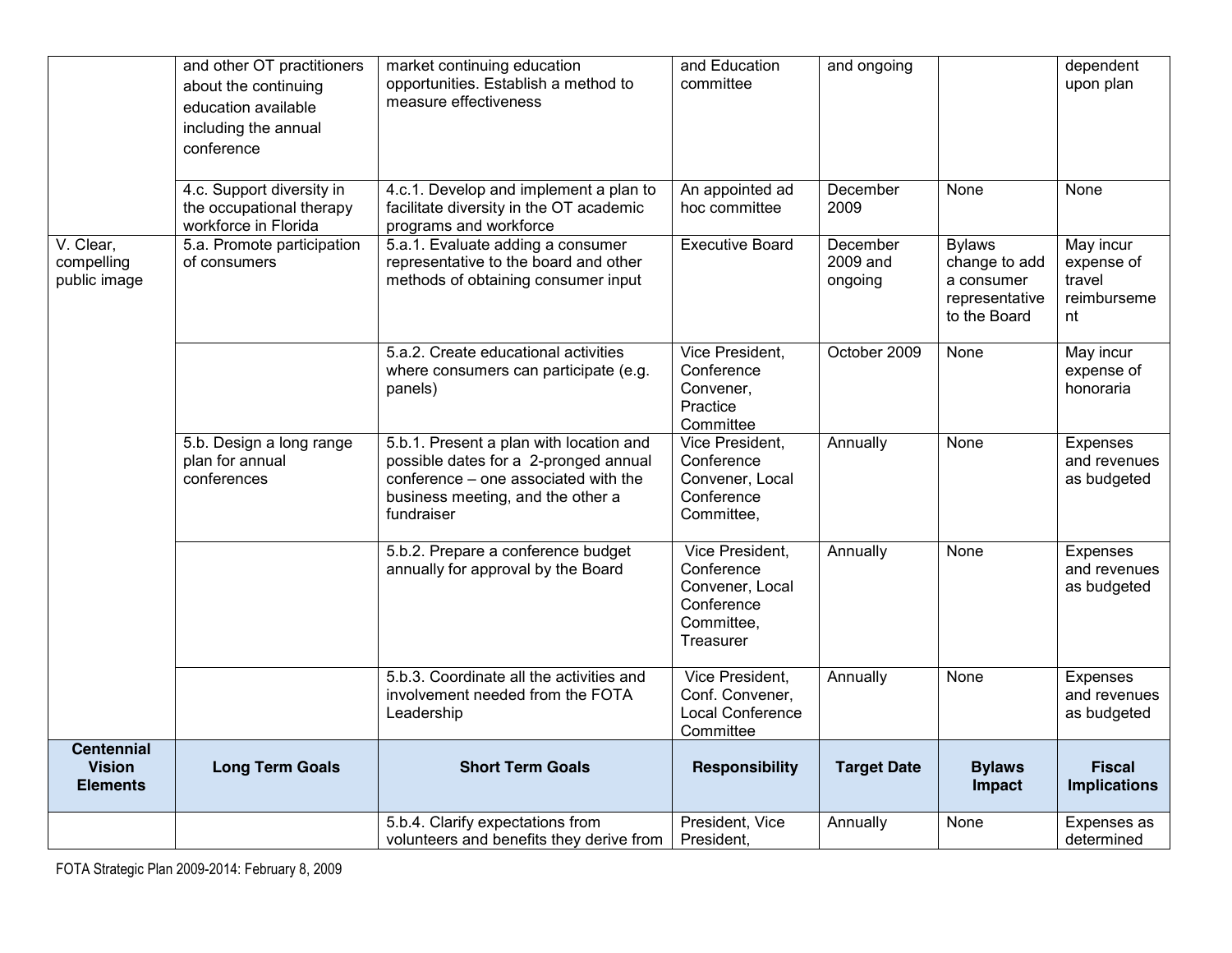|                                                       |                                                                                        | involvement in conference planning and<br>implementation                                                                  | Conference<br>Convener                                                                       |                                             |                                            | by<br>clarification of<br>benefits                                                   |
|-------------------------------------------------------|----------------------------------------------------------------------------------------|---------------------------------------------------------------------------------------------------------------------------|----------------------------------------------------------------------------------------------|---------------------------------------------|--------------------------------------------|--------------------------------------------------------------------------------------|
|                                                       | 5.c. Promote the benefits<br>of occupational therapy to<br>the public                  | 5.c.1. Provide consumer information on<br>the FOTA web site and a link to the<br><b>AOTA</b> website                      | Government<br>Affairs Committee,<br><b>Members</b><br>Concerns<br>Committee and<br>webmaster | January 2010                                | None                                       | None                                                                                 |
|                                                       |                                                                                        | 5.c.2. Provide consumer access to<br>experts in various practice fields<br>according to geographic areas in<br>Florida    | Practice<br>Committee and<br>Webmaster                                                       | <b>June 2009</b>                            | None                                       | None                                                                                 |
|                                                       |                                                                                        | 5.c.3. Determine the feasibility of adding<br>a formal marketing component to the<br>roles and responsibilities of FOTA   | Appoint an ad hoc<br>committee                                                               | <b>May 2010</b>                             | None needed<br>to study the<br>feasibility | None                                                                                 |
|                                                       |                                                                                        | 5.c.4. Determine feasibility of creating a<br>team to market OT at conferences of<br>other professions and related groups | Add to the tasks<br>of ad hoc<br>committee under<br>5.c.2.                                   | <b>May 2010</b>                             | None needed<br>to study the<br>feasibility | None unless<br>implemented.<br>At that point,<br>exhibitor fees<br>as an<br>expense. |
| VI. Customers<br>demand<br>occupational<br>therapy    | 6.a. Increase OT<br>participation in agencies<br>and on boards serving OT<br>consumers | 6.a.1. Evaluate and prioritize<br>opportunities                                                                           | Appoint an ad hoc<br>committee                                                               | September<br>2010                           | None                                       | None                                                                                 |
|                                                       | 6.b. Add award of<br>recognition for the best<br>marketing activity annually           | 6.a.2. Create and initiate a plan and<br>assess established outcomes                                                      | Awards and<br>Recognitions<br>committee                                                      | January 2011                                | None                                       | Possible<br>travel<br>expenses                                                       |
|                                                       |                                                                                        | 6.b.1. Determine criteria, establish and<br>initiate award.                                                               | Practice<br>Committee,<br><b>Members</b><br>Concerns Com.                                    | First award at<br>2010 annual<br>conference | Change<br>Bylaws?                          | Expense of<br>award                                                                  |
| <b>Centennial</b><br><b>Vision</b><br><b>Elements</b> | <b>Long Term Goals</b>                                                                 | <b>Short Term Goals</b>                                                                                                   | <b>Responsibility</b>                                                                        | <b>Target Date</b>                          | <b>Bylaws</b><br>Impact                    | <b>Fiscal</b><br><b>Implications</b>                                                 |
| VII. Evidence-<br>based decision<br>making            | 7.a. Publish an article on<br>evidence based practice<br>(EBP) in each FOCUS           | 7.a.1. Each SIS chair submits an article<br>or review of an article to FOCUS in their<br>area                             | Practice<br>Committee and<br>Education                                                       | March 2009<br>and ongoing<br>to 2014        | None                                       | None                                                                                 |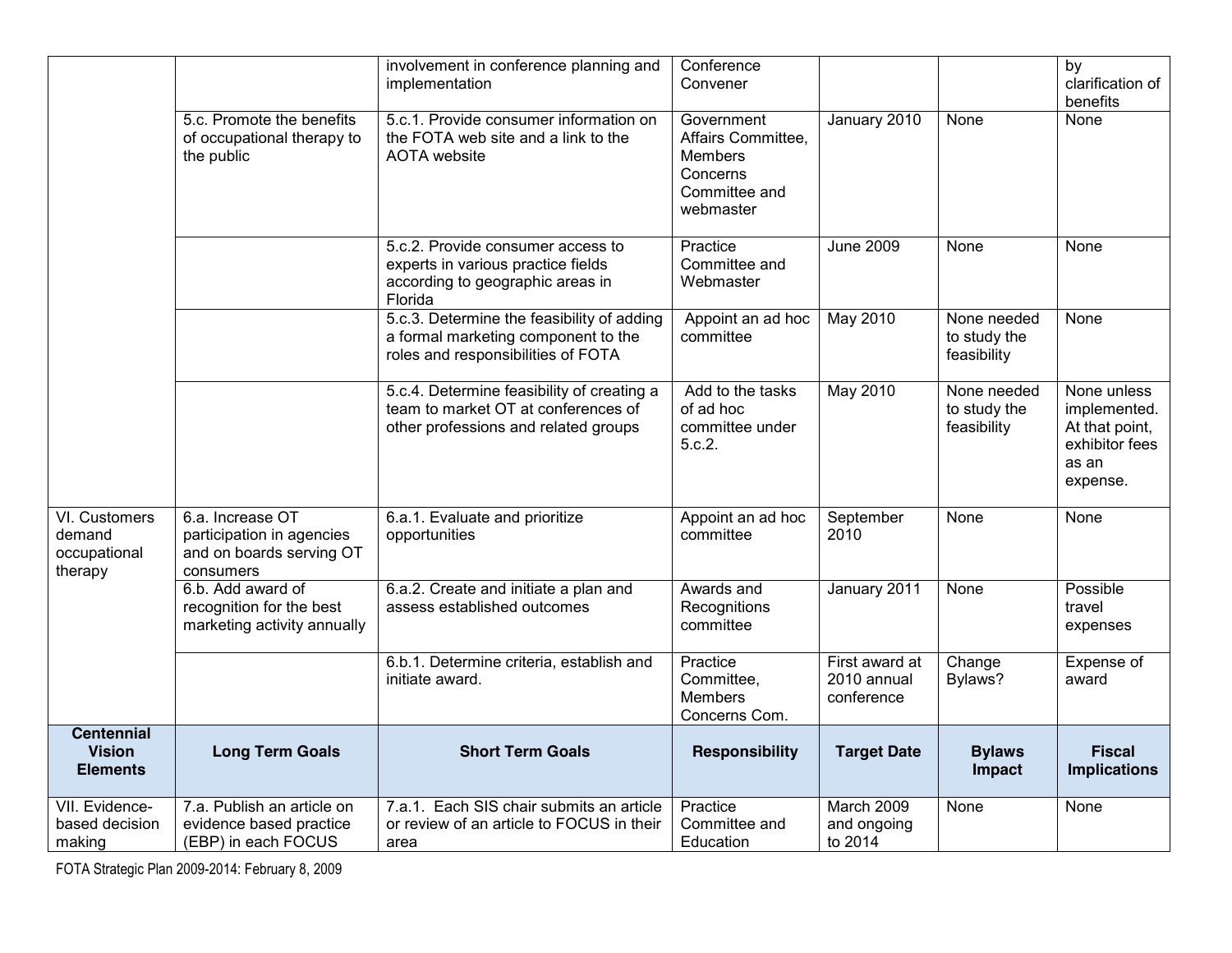|                                                                                    |                                                                                                                      |                                                                                                                                                                                                                                           | Committee                                                                                           |                                           |                                                         |                                                          |
|------------------------------------------------------------------------------------|----------------------------------------------------------------------------------------------------------------------|-------------------------------------------------------------------------------------------------------------------------------------------------------------------------------------------------------------------------------------------|-----------------------------------------------------------------------------------------------------|-------------------------------------------|---------------------------------------------------------|----------------------------------------------------------|
|                                                                                    | 7.a.2. Create and maintain<br>an EBP area on the<br>website                                                          | 7.a.2. Post SIS articles and reviews and<br>create link to the AOTA EBP website<br>section                                                                                                                                                | Practice<br>Committee                                                                               | October 2009<br>and ongoing<br>until 2014 | None                                                    | None                                                     |
|                                                                                    | 7.a.3. Increase continuing<br>education activities<br>focused on EBP                                                 | 7.a.3. Include in each conference<br>program continuing education activities<br>related to EBP                                                                                                                                            | <b>Vice President</b><br>and Education<br>Committee                                                 | February 2009<br>and ongoing              | None                                                    | Enhance<br>revenues                                      |
| VIII. Science-<br>fostered<br>innovation in<br>occupational<br>therapy<br>practice | 8.a. Promote research in<br>Florida                                                                                  | 8.a.1. Partner with AOTA to resurrect<br>the Lela Llorens Research fund                                                                                                                                                                   | Treasurer and<br><b>Executive Board</b>                                                             | <b>July 2009</b>                          | None                                                    | Used<br>annually to<br>support<br>purpose of<br>the fund |
|                                                                                    | 8.b. Support dissemination<br>of research findings                                                                   | 8.b.1. Create a system to compile a list<br>of published Florida-driven research<br>and spotlight it for practitioners and<br>consumers                                                                                                   | Practice<br>Committee                                                                               | September<br>2009 and<br>ongoing          | None                                                    | None                                                     |
| IX. To meet the<br>Elements, fiscal<br>and operational<br>excellence               | 9.a. Align the<br>organizational structure<br>with the strategic plan,<br>operational needs and<br>actual operations | 9.a.1. Redistribute responsibilities<br>among existing committees and<br>subcommittees, creating new ones as<br>necessary and realign reporting<br>structures, as necessary, to facilitate<br>operational efficiency and<br>communication | <b>Executive Board</b><br>and President's ad<br>hoc group and/or<br>pro bono business<br>consultant | <b>Business</b><br>meeting 2010           | None                                                    | None                                                     |
| <b>Centennial</b><br><b>Vision</b><br><b>Elements</b>                              | <b>Long Term Goals</b>                                                                                               | <b>Short Term Goals</b>                                                                                                                                                                                                                   | <b>Responsibility</b>                                                                               | <b>Target Date</b>                        | <b>Bylaws</b><br>Impact                                 | <b>Fiscal</b><br><b>Implications</b>                     |
|                                                                                    |                                                                                                                      | 9.a.2. Streamline and match voting<br>privileges to reflect organizational<br>structure and to match depth of<br>responsibility and need for a voice in                                                                                   | <b>Executive Board</b><br>and President's ad<br>hoc group, and/or<br>pro bono business              | <b>Business</b><br>meeting 2010           | <b>Bylaws</b><br>implication on<br>voting<br>privileges | None                                                     |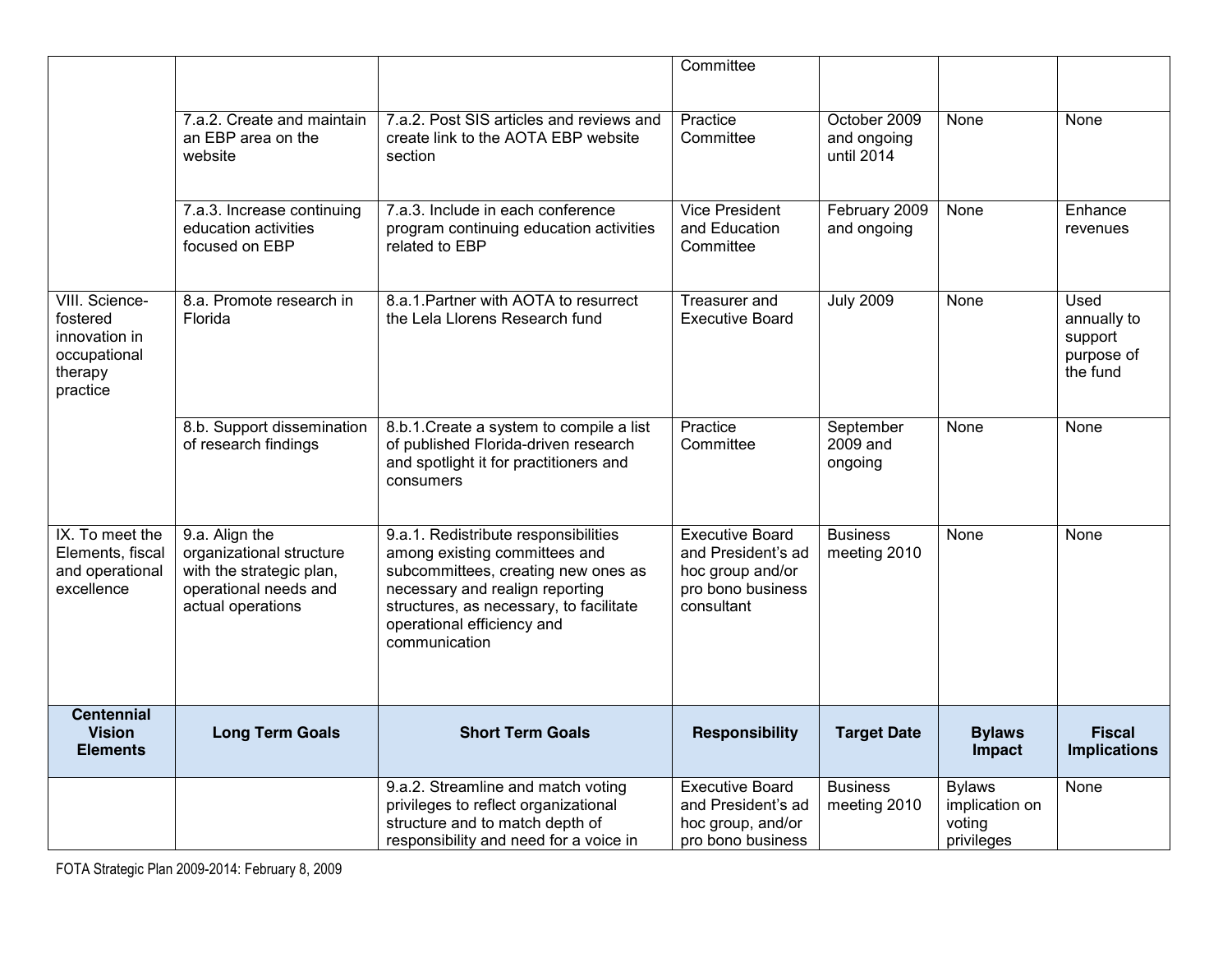|                                                       |                                                                                                                                 | decision making and a direct line in<br>communications                           | consultant                                                                                           |                                 |                         | None<br>None<br>None<br>None<br>None<br><b>Fiscal</b><br><b>Implications</b> |
|-------------------------------------------------------|---------------------------------------------------------------------------------------------------------------------------------|----------------------------------------------------------------------------------|------------------------------------------------------------------------------------------------------|---------------------------------|-------------------------|------------------------------------------------------------------------------|
|                                                       |                                                                                                                                 | 9.a.3. Develop consistency in title<br>names for committees and<br>subcommittees | <b>Executive Board</b><br>and President's ad<br>hoc group, and/or<br>pro bono business<br>consultant | <b>Business</b><br>meeting 2010 | None                    |                                                                              |
|                                                       | 9.b. Manage fiscal<br>resources to ensure<br>ongoing solvency                                                                   | 9.b.1. Investigate methods to invest<br>funds                                    | <b>Treasurer</b> and<br><b>Executive Board</b>                                                       | February 2009                   | None                    |                                                                              |
|                                                       |                                                                                                                                 | 9.b.2. Investigate other revenue streams                                         | Treasurer and<br><b>Executive Board</b>                                                              | October and<br>ongoing          | None                    |                                                                              |
|                                                       |                                                                                                                                 | 9.b.3. Create and implement a plan to<br>orient Treasurer-elect                  | Treasurer and ad<br>hoc committee of<br>members of the<br><b>Executive Board</b>                     | February 2009                   | None                    |                                                                              |
|                                                       |                                                                                                                                 | 9.b.4. Assure ongoing oversight by a<br>certified financial professional         | <b>Treasurer</b> and<br><b>Executive Board</b>                                                       | February 2009                   | None                    |                                                                              |
| <b>Centennial</b><br><b>Vision</b><br><b>Elements</b> | <b>Long Term Goals</b>                                                                                                          | <b>Short Term Goals</b>                                                          | <b>Responsibility</b>                                                                                | <b>Target Date</b>              | <b>Bylaws</b><br>Impact |                                                                              |
|                                                       | 9.c. Manage operational<br>functions to meet<br>stakeholders needs and<br>maintain a knowledgeable,<br>motivated volunteer base | 9.c.1. Develop a job description and<br>employ an Administrative Assistant       | President,<br>Treasurer, and Ad<br>Hoc Committee<br>comprised of<br><b>Board Members</b>             | <b>July 2009</b>                | None                    | <b>TBD</b>                                                                   |